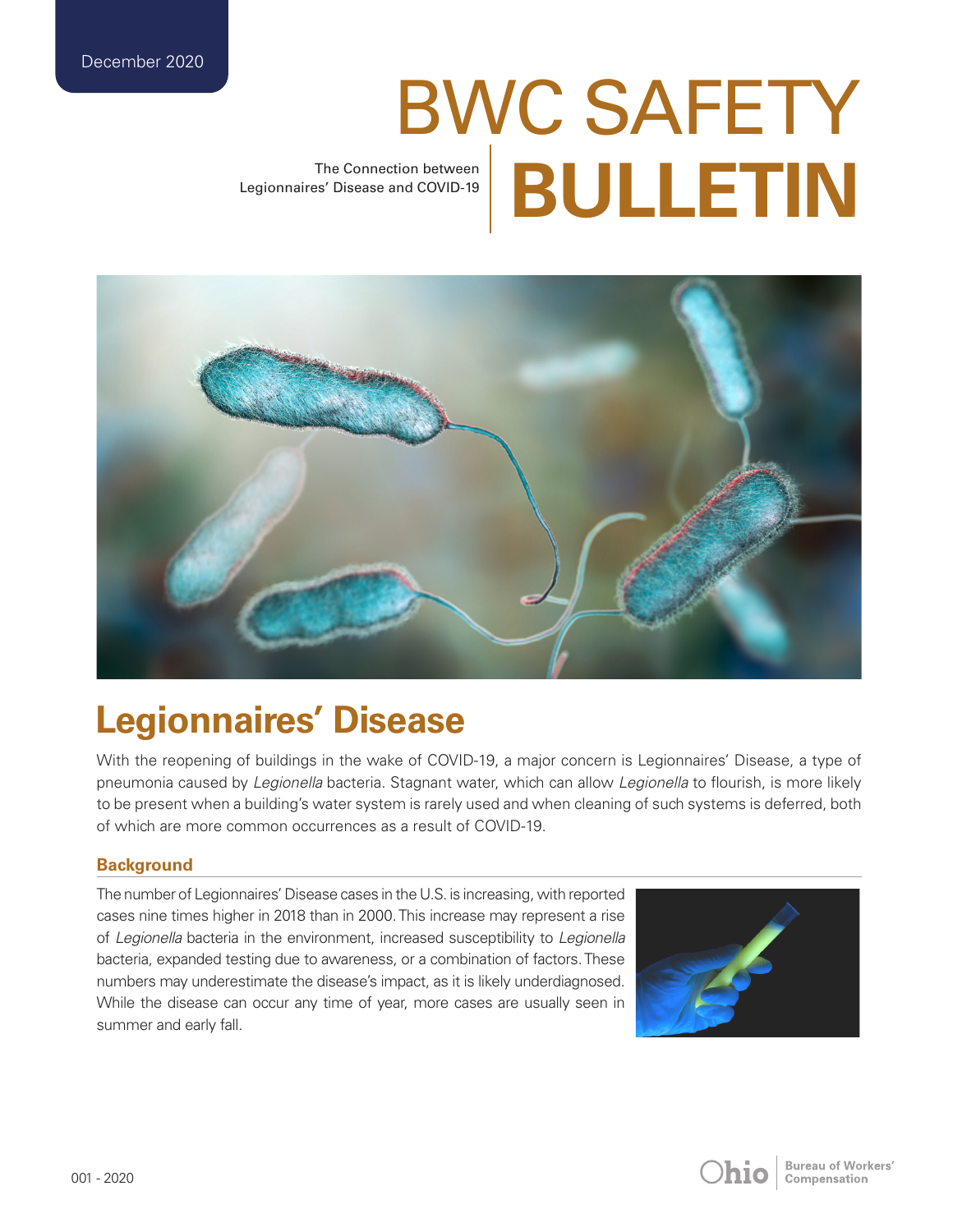# **Routes of Exposure and Symptoms**

*Legionella* bacteria can become harmful when it enters building water systems, as it spreads via water droplets small enough to inhale and, less commonly, by breathing *Legionella-c*ontaminated water into the lungs when drinking. Person-to-person spread is uncommon. Most people who are exposed do not develop Legionnaires' Disease, but certain populations are at increased risk, such as older people, those who are immunocompromised, and those with chronic health conditions, especially conditions pertaining to the lungs. Infection usually develops 2-10 days following exposure, with initial symptoms including headache, muscle aches, and fever, followed by additional symptoms the next 1-2 days, such as shortness of breath, chest pains, coughing, gastrointestinal issues, and confusion and other mental changes.

#### **Best Practices**

Legionella bacteria flourish in water temperatures between 68-140°F, so it's crucial that water systems (e.g., cooling towers and domestic hot and cold-water systems) keep water temperature out of this range.

#### **Cooling Towers**

Cooling towers, fluid coolers, and evaporative condensers all use water evaporation, fostering ideal conditions for *Legionella* bacteria growth and potential introduction into the air. To limit the growth and spread of *Legionella* bacteria, ensure these systems are easy to clean and consider these design features:

- Equip water collection areas ("sumps") with drains and supply treated make-up water to reduce dissolved solids that facilitate *Legionella* growth.
- Keep sump water temperatures low (below 68°F) to prevent *Legionella* growth.
- Use high-efficiency drift eliminators to limit water vapor release and remove water droplets from steam.

Clean cooling towers according to manufacturers' recommendations, as well as when they have been out of service for an extended time period, or if they are new, to remove residual building material.

#### **Domestic Hot-Water Systems**

Domestic hot-water systems may have cool zones where scale and sediment can build, creating conditions for *Legionella* growth. In addition, capped or altered piping to prevent water flow can allow water to stagnate, further promoting *Legionella* growth. To limit growth, consider these design aspects:

- Utilize point-of-use water heaters in rarely used lines and ensure water systems recirculate water.
- Insulate water lines to ensure water temperatures stay hot.
- Install water lines that have the capability to trace and maintain the temperature of the hot water.

These cleaning procedures may help limit the chance of *Legionella* bacteria growth in hot water lines:

- Raise the water temperature to at least 160°F for at least 24 hours and flush water lines for at least 20 minutes.
- Periodically chlorinate and/or introduce biocidal metal ions to the water.
- Drain and clean water tanks with a chlorine solution to remove scale and sediment.
- Periodically remove and clean (or eliminate) silicone and rubber gaskets.